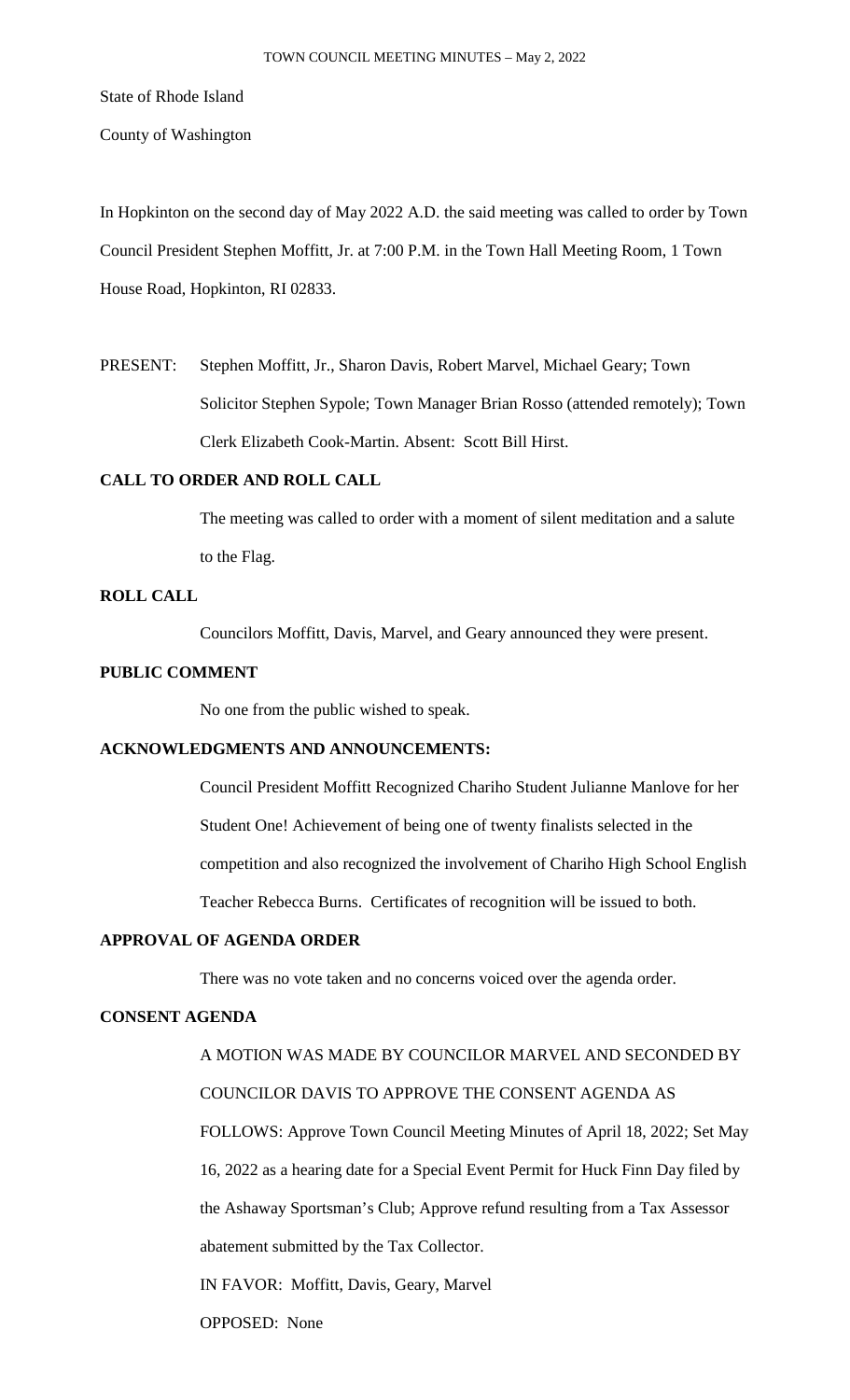### SO VOTED

## **VACANCIES AND APPOINTMENTS**

This matter had been scheduled to discuss, consider and possibly vote to appoint

Katrina Caputo as Zoning Board of Review/Appeal Board Clerk.

A MOTION WAS MADE BY COUNCILOR DAVIS AND SECONDED BY COUNCILOR MARVEL TO APPOINT KATRINA CAPUTO AS ZONING BOARD OF REVIEW/APPEAL BOARD CLERK. IN FAVOR: Moffitt, Davis, Geary, Marvel OPPOSED: None

#### SO VOTED

## **PUBLIC HEARING - CONTINUED FROM SEPTEMBER 7, 2021. THE FOLLOWING MATTER MAY BE CONTINUED: PROPOSED ZONING DISTRICT USE TABLE AMENDMENT TO ALLOW ELECTRIC CHARGING STATIONS IN COMMERCIAL, MANUFACTURING & NEIGHBORHOOD BUSINESS ZONES**

This matter had been scheduled to discuss and consider a date to continue the hearing on proposed text amendments to the Town's Zoning Ordinance District Use Table. The intent of the proposed amendments is to allow electric charging stations in commercial, manufacturing and neighborhood business zones, including the two current gas stations. This proposed amendment had been introduced and sponsored by former Councilor Sylvia Thompson, scheduled on the November 2, 2020 Town Council Agenda where the hearing date was set for February 16, 2021. On February 16, 2021 the hearing was continued to March 15, 2021. On March 15, 2021 the hearing was held and was continued to June 7, 2021 whereupon the hearing date was closed with a decision date set for June 21, 2021. On June 21, 2021 the proposed amendments were divided out and the hearing date for the proposed amendment to allow electric charging stations in commercial, manufacturing and neighborhood business zones, including the two current gas stations, was continued to September 7, 2021. On September 7, 2021, the hearing date was continued to May 2, 2022.

Council President Moffitt indicated that he did not want to continue this matter and wished to set a date for a decision. He noted that there was no state law in place concerning this issue and until there was more information he did not feel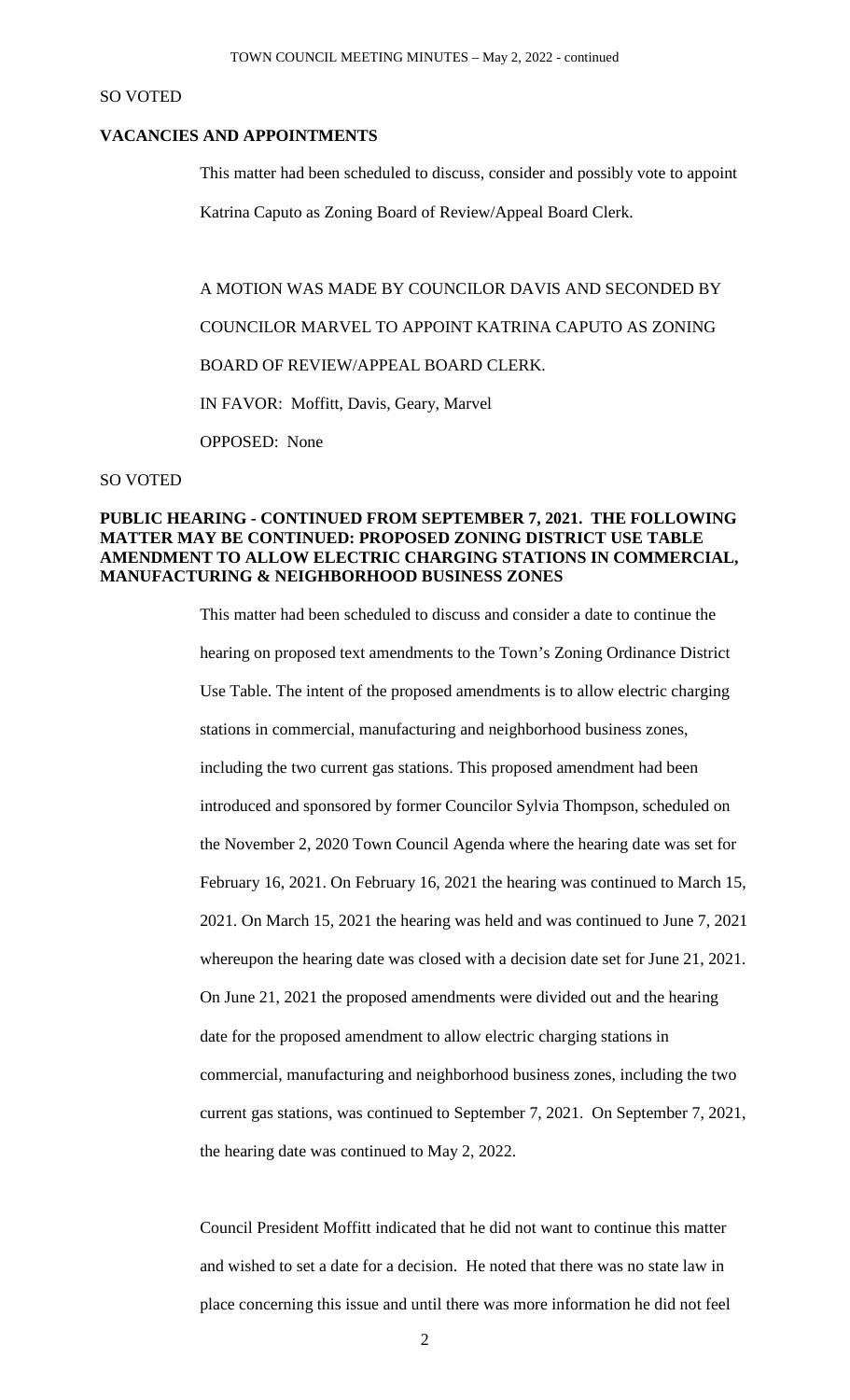that this was necessary. There was discussion on whether the Council needed to continue this matter for a public hearing or if they could vote on a decision and Solicitor Sypole believed that the Council could entertain a motion to close the public hearing and pick a date to vote.

A MOTION WAS MADE BY COUNCILOR MARVEL AND SECONDED BY COUNCILOR DAVIS TO CLOSE THE PUBLIC HEARING AND SET A DATE FOR A DECISION. IN FAVOR: Moffitt, Davis, Geary, Marvel OPPOSED: None

## SO VOTED

The Council set May 16, 2022 as the date for a decision.

## **NEW BUSINESS**

## **POTTER HILL MILL PROPERTY RE: HOPKINTON'S PORTION**

This matter was scheduled for discussion regarding potential options for disposition of Hopkinton's portion of the Potter Hill Mill Property – Special Master John Dorsey, Esq. was present.

Mr. Dorsey indicated that at his previous meeting with the Council he had explained that there were two issues that he was wrestling with, which were: (1) coming up with a path to deal with the demolition of the mill building situated on the Westerly side of the property; and (2) looking at options to address the dam infrastructure at the site. He noted that for the time-being Westerly has paused their effort to decide what approach they wished to take regarding the dam. In light of that decision, the question he posed to Westerly was in terms of advancing the demolition of the mill buildings and coming up with a disposition for the property; did Westerly have an interest in taking site control of the portion of the property situated on the Westerly side of the river. Mr. Dorsey suggested that when he met with the Westerly Town Council last month, they did vote in favor of seeking permission from the Superior Court to take site control. He advised that Westerly's Resolution is subject to consideration by the Superior Court which oversees these proceedings. Procedurally, his next step will be to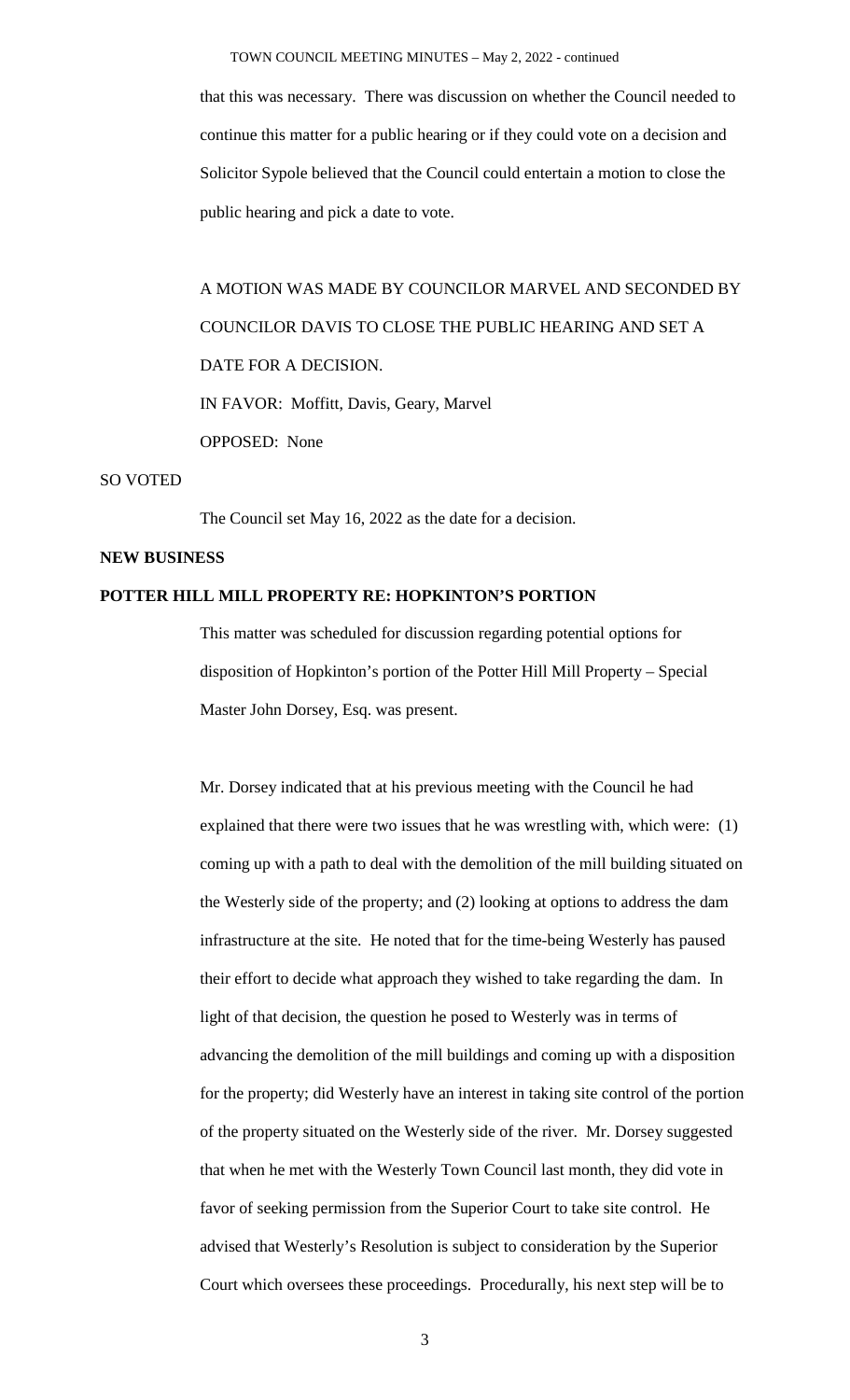petition the Court for instructions and make a recommendation as to the future site control of the property. He will try to advance the demolition of the mill buildings and look at other options for the dam. He wished to determine from this Council if they had thoughts or considerations that it wishes the mastership to take into account regarding the Hopkinton side of the property when seeking instructions from the Superior Court. He noted that this was a creative process and there were a number of ways that there could be a disposition of the Hopkinton property. There is no building infrastructure on the Hopkinton side but there is the fish ladder and the embankment of the river which is also important. Some options would be for this Council to make a request to the Superior Court to take site control of the Hopkinton side of the property; we could seek protocols from the Court to allow Westerly to take site control of the Hopkinton side of the property, and if so, he would need to go back to Westerly to expand what they have voted on; or, the mastership could request that the Court allow him to grant Westerly an easement in perpetuity that would allow access to the Hopkinton parcel for their dam assessment work, to address any safety issues in the future, and any work on the dam that is ultimately approved by Westerly. Council Davis felt that Hopkinton should take site control of the Hopkinton side of the property as it was on their books. She asked if Hopkinton would have any recourse if Westerly was to receive site control and they decided to remove the dam. Mr. Dorsey noted that there was an inherent cost benefit analysis that would need to be performed and the Council had several options, one of which was their asking the Superior Court to take site control. If Hopkinton was to take site control of their portion of the property this would include about half of the dam. If any work were to proceed regarding the dam, Hopkinton's input and approval would be necessary. The downside of that is that it would mean the Town would directly take ownership and liability for the dam infrastructure which is significant. Westerly structured its Resolution asking for Court approval such that the mastership proceeding would stay open for a period of time so if there was a recommendation as to the dam work proceeding, Hopkinton would be on notice and have an opportunity to comment. Council President Moffitt asked Mr. Dorsey if there was a financial obligation associated with taking over the two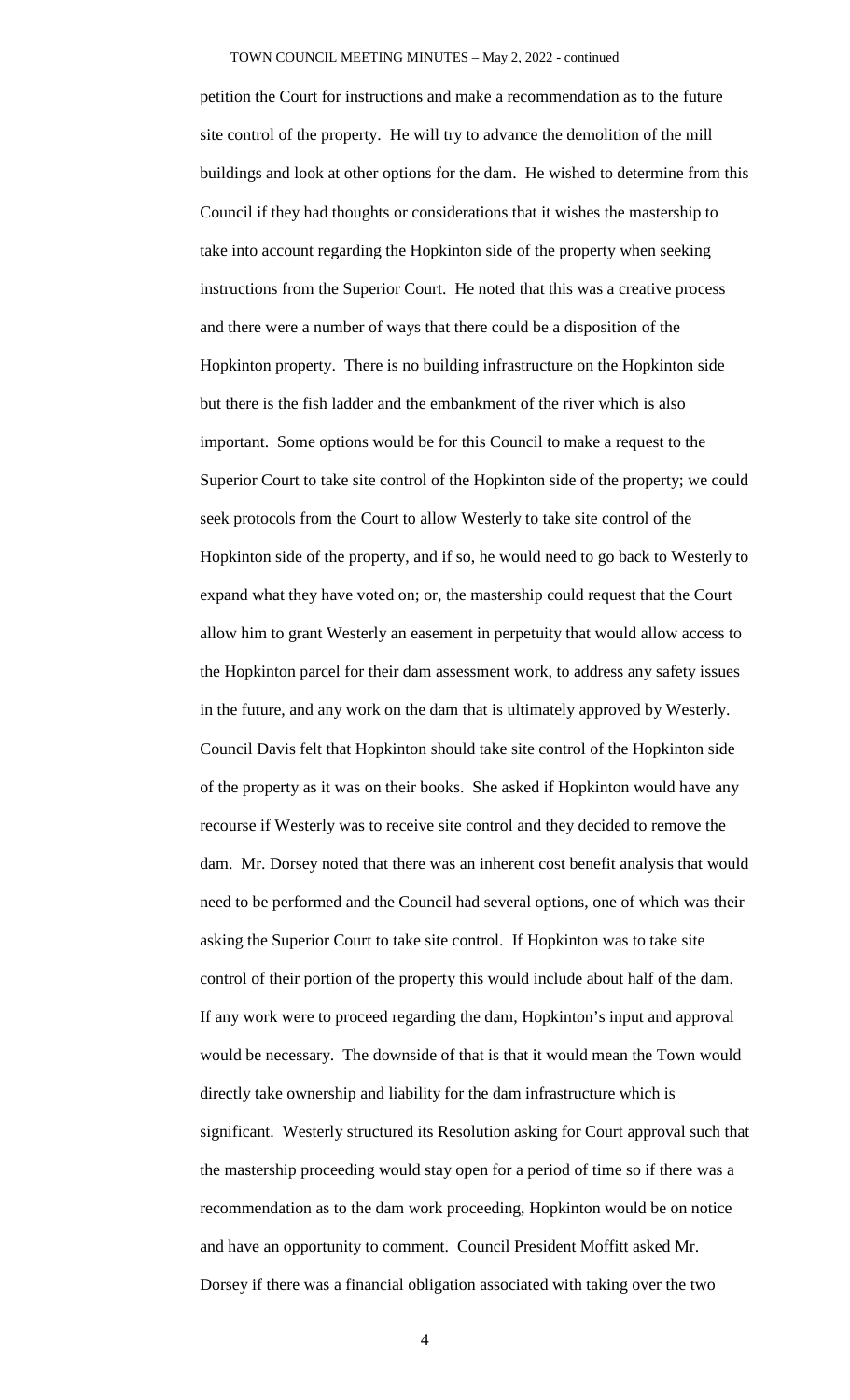Hopkinton parcels and Mr. Dorsey acknowledged there was and noted it was a substantial financial obligation because the dam infrastructure has not been assessed in decades and at a bare minimum requires maintenance. It was noted that Westerly only wished to take over the property located in Westerly which included a portion of the dam. Councilor Geary advised that the Governor toured the mill property with Representative Kennedy and Representative Kennedy reported to the Westerly Sun that this was a low risk dam. Mr. Dorsey noted that the dam is currently classified by the Department of Environmental Management as a low-hazard meaning that in the event of a failure of the dam there is a low risk to loss of life and property from flooding. Mr. Dorsey explained that the Westerly portion of this property was six acres and Hopkinton's portion was approximately two and a half acres, which would include part of the dam, the fish ladder and embankment. By Westerly agreeing to take site control, it allows for the demolition work of the mill buildings to proceed and would include about half of the dam structure. Mr. Dorsey wished to know whether Hopkinton also wished to take site control or if they just wished to be an interested party which meant that he would ask the Court to grant an easement to Westerly over Hopkinton's property so they can perform an assessment on the Hopkinton side of the parcel and ultimately be able to do any recommended work on the Hopkinton side of the parcel. Council President Moffitt did not feel that Hopkinton should want control of this piece of property. Councilor Marvel advised that he had a brief discussion with Sarah Windsor of the Land Trust who had expressed an interest in having that piece of property for a boat launch and to create some parking; however, they probably do not understand that half of the dam goes with that as well as the financial obligation. He wished to speak with them about this. Mr. Dorsey advised that there was a regulatory process involved for any work performed on the mill site and the dam infrastructure, some of which require public input and public notice. Councilor Davis noted that the Westerly Resolution read in part: "…providing that the Town shall not be obligated to undertake activities with regard to the dam structure situated upon the property until and unless the town develops and approves a plan for any such dam related activity." She felt that meant that when they take site control of the mill (Westerly property), they also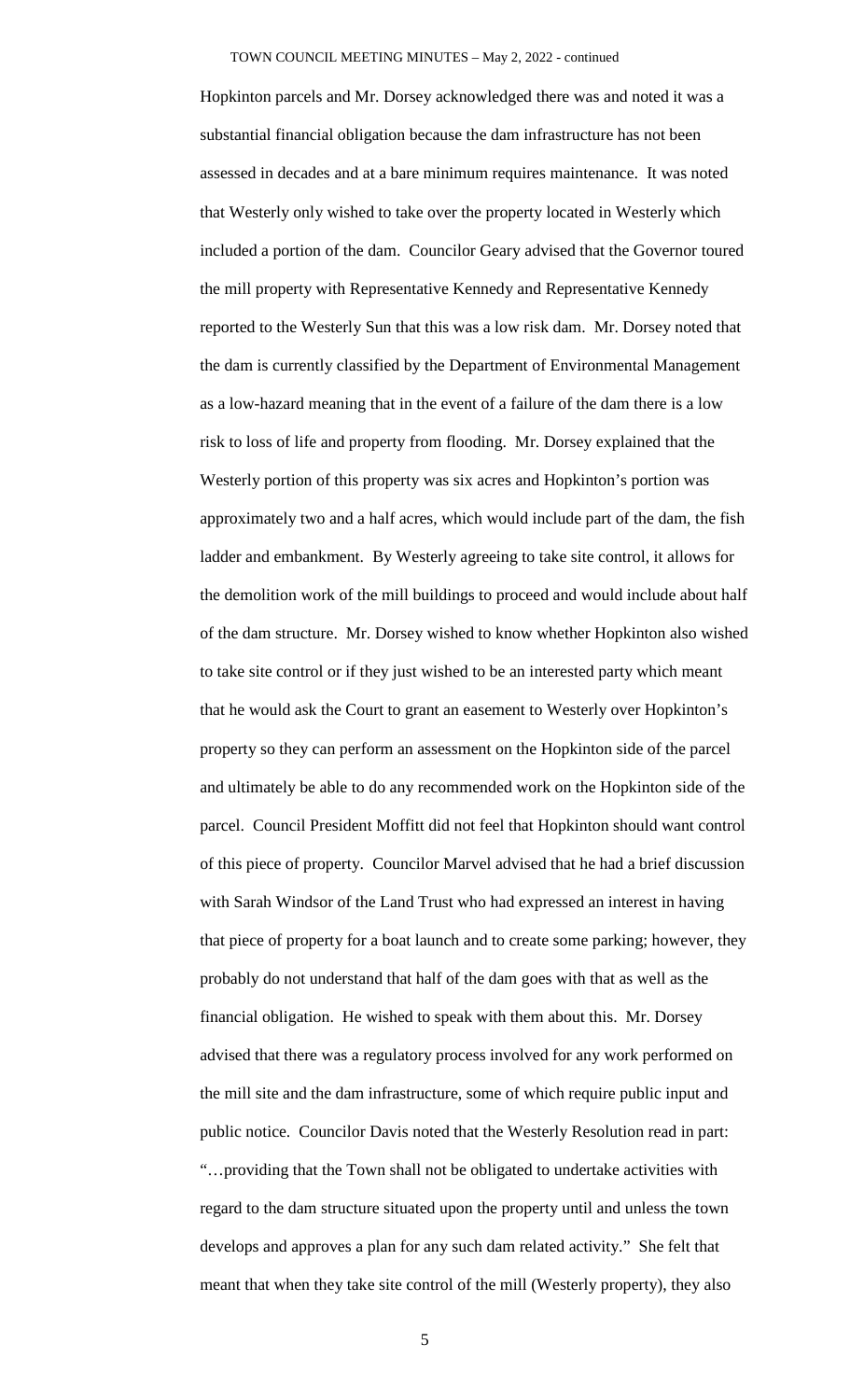would take over control of the dam but they were not going to do anything with it and are not obligated to do anything with it. She did not believe the dam was owned by Hopkinton. Mr. Dorsey noted that the property is defined as the Westerly parcel and would not include the whole dam, only the portion located in Westerly; and, Hopkinton did not have to take any action. Council President Moffitt asked if it was an option that Westerly petitions the Court to take over the piece of property in Hopkinton and Mr. Dorsey indicated it was. Solicitor Sypole confirmed with Mr. Dorsey that the current title for the .4 acre parcel in Hopkinton was owned by Renewable Resources who was the same party who owned the mill. He noted that if Westerly's Petition is granted by the Superior Court, then the Town of Westerly would become the title owner of the Westerly parcel. He asked if Hopkinton did not want their property who would become the title owner at the end of the receivership and Mr. Dorsey indicated that it could remain in the name of its current ownership with an easement on the property. Solicitor Sypole suggested that Hopkinton could not grant an easement over privately owned land and Mr. Dorsey acknowledged that and indicated that the Order appointing the Special Master vests the Special Master with right, title and interest to the property through the proceeding. The Court has taken jurisdiction of the property and may allow him, as Special Master, to grant an easement to Westerly over the Hopkinton property. Councilor Geary worried that if they allowed Westerly to take control over the Hopkinton property, in the future Westerly might decide to take down the dam and Hopkinton would have no say. Councilor Marvel asked if it was an option that the Town of Hopkinton or the Hopkinton Land Trust could take ownership of that parcel and then grant Westerly a perpetual easement. Mr. Dorsey noted that they could also do this in reverse, where he would go before the Superior Court advising that Westerly wishes to take control of the Westerly property and requires an easement over the Hopkinton property in order to assess the dam which would not foreclose the Town's rights to this property. Council President Moffitt asked if they were to gain site control would there be a cost to the Town and Mr. Dorsey indicated, yes, there would have to be some type of consideration. The consideration that Westerly was paying was their investment into the property in dealing with these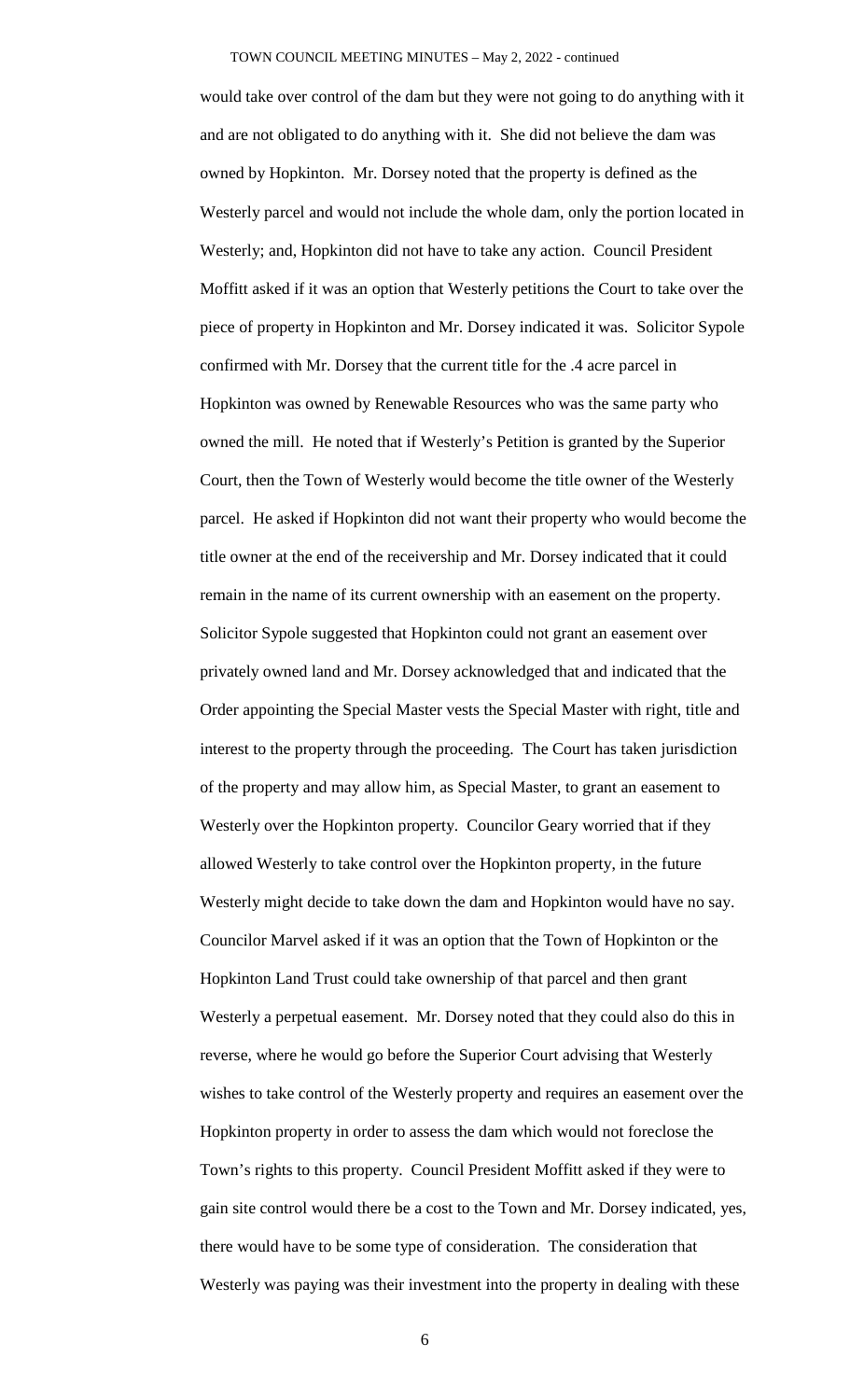issues. Councilor Davis noted that when she suggested taking over site control of the Hopkinton property, she had thought that they could ultimately sell the property; she did not realize that they would own half of the dam. If they were to take no action and grant Westerly an easement were they still responsible for half of the dam; Mr. Dorsey indicated no. Council President Moffitt did not feel that taking over site control was something that they should do for this property was owned by Renewable Resources. Mr. Dorsey explained that what precipitated the Court proceedings was a demolition order, a memorandum of agreement and Superior Court proceedings that authorized the Town of Westerly to go forward with demotion. Due to the raceways under the building; the dam; the infrastructure; and the property being situated on a wetland, there are a lot of moving pieces. The town cannot just bring in a backhoe and demolish the building. In light of the fact that the owner had not made progress in the demolition of the buildings, the town brought a petition to the Superior Court seeking equitable relief for a Court appointee to help navigate these issues. This is different than a foreclosure due to the fact of the condition of the property and failure to comply with all of the underlying proceedings. Solicitor Sypole asked Mr. Dorsey if he has been in contact with Renewable Resources and Mr. Dorsey indicated that he had not; he has provided them with notice of all of the proceedings but he has not heard from them. Solicitor Sypole asked if Renewable Resources had expressed an interest in taking responsibility for the land on either side of the river. Mr. Dorsey noted that he had read an article after the Westerly meeting which indicated that they still had plans for the property, but he has not been presented with any plan of abatement or any financial wherewithal to make that happen. Mr. Dorsey advised that there was a prior Superior Court Order, which was affirmed by the Supreme Court back in 2015, allowing for the demolition of these properties. Solicitor Sypole was curious as to whether they have paid their tax bill to Hopkinton. Mr. Dorsey noted that if the Town Council chose to do nothing, his plan was to go to the Superior Court and ask for permission to convey the Westerly parcel; ask for permission to convey an easement in perpetuity to Westerly over Hopkinton's parcel; and, if the Court granted that, to commencing preparing the permitting applications to get the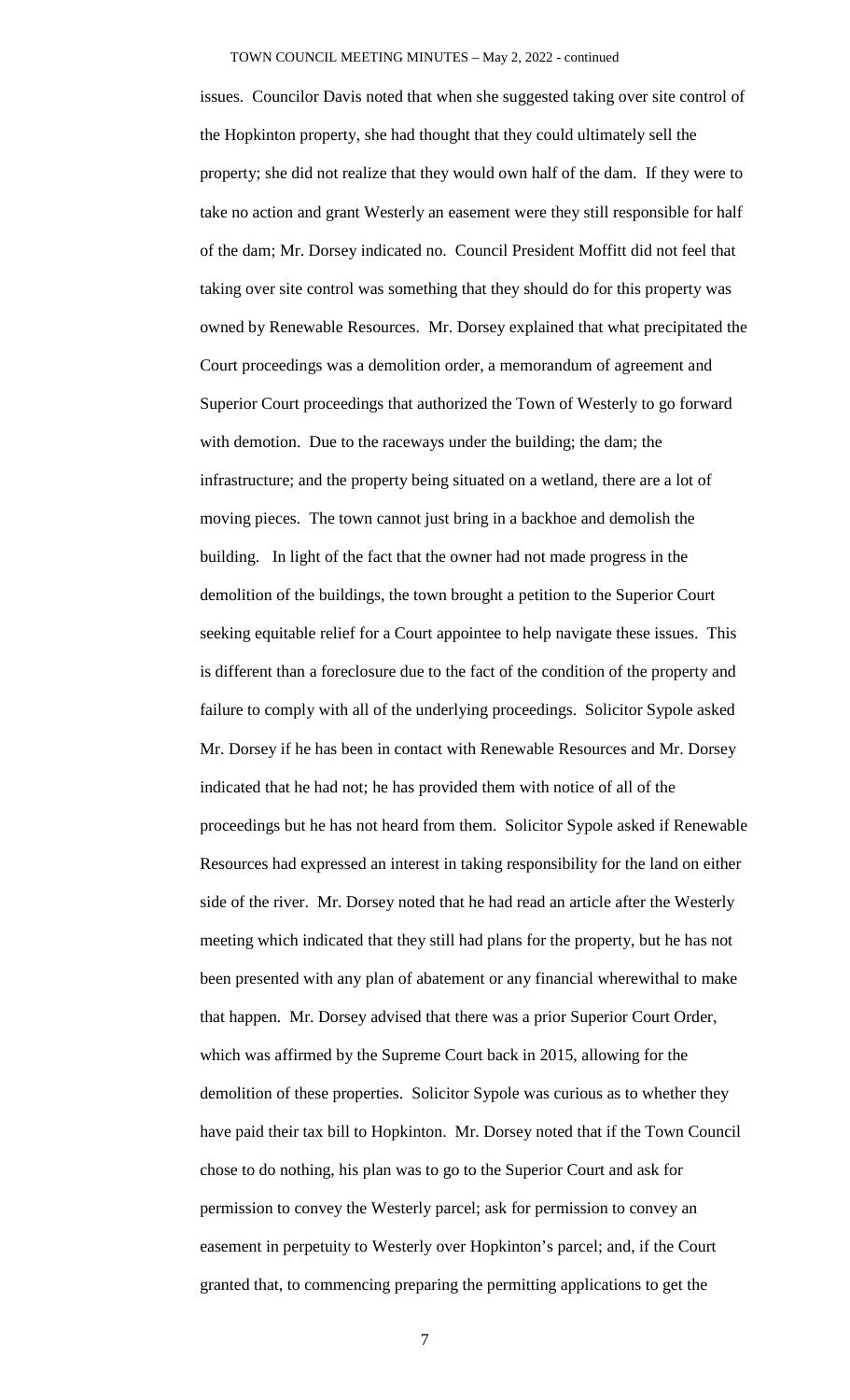buildings down and to complete the dam assessment. Thereafter, Westerly can present him with what they believe is the best way to proceed and he would then come back before this Council. Solicitor Sypole asked if the Court granted Westerly an easement over Hopkinton's property, was that something that would be recorded in the Land Evidence Records and be something that will continue to exist going forward for whoever took over title to that land and Mr. Dorsey indicated that was correct.

## **GOVERNOR MCKEE'S STATE-WIDE ANTI-LITTER INITIATIVE**

The Town Council discussed and considered participating in Governor McKee's State-Wide Anti-Litter Initiative: Keep Rhody Litter Free.

Town Manager Brian Rosso advised that the Governor had reached out to the municipalities asking them to sign an agreement and to participate in a statewide initiative to clean up pollution. Councilor Davis asked if the Department of Public Works would oversee a day that they set aside as a clean-up day and obtain residents participation. Mr. Rosso indicated there were several suggestions made by the Governor's office which were: (1) to commit to host at least one clean-up event during the year; (2) share litterfreeri.gov on the town website; (3) share our community litter program with the State of Rhode Island; (4) share State goals and resources with groups from our community who help tackle litter; (5) share information with the local school districts and encourage innovative anti-litter programs; and, (6) share suggestions and local success to build a strong State litter program. Mr. Rosso suggested hosting one clean-up event during the year and Council President Moffitt felt that something should be posted on the town's website regarding this initiative. Mr. Rosso added that he would assist in scheduling the event with Public Works being involved, as well as Mary Sawyer, Chief Palmer and the Town Clerk. Councilor Davis advised that she was from Pennsylvania and when she was attending school they held a spring goodwill event which was a clean-up/fix-up day. All of the children would participate and one class would challenge another class as to who could bring the most goodwill bags in and she felt this was similar to that. Council President Moffitt indicated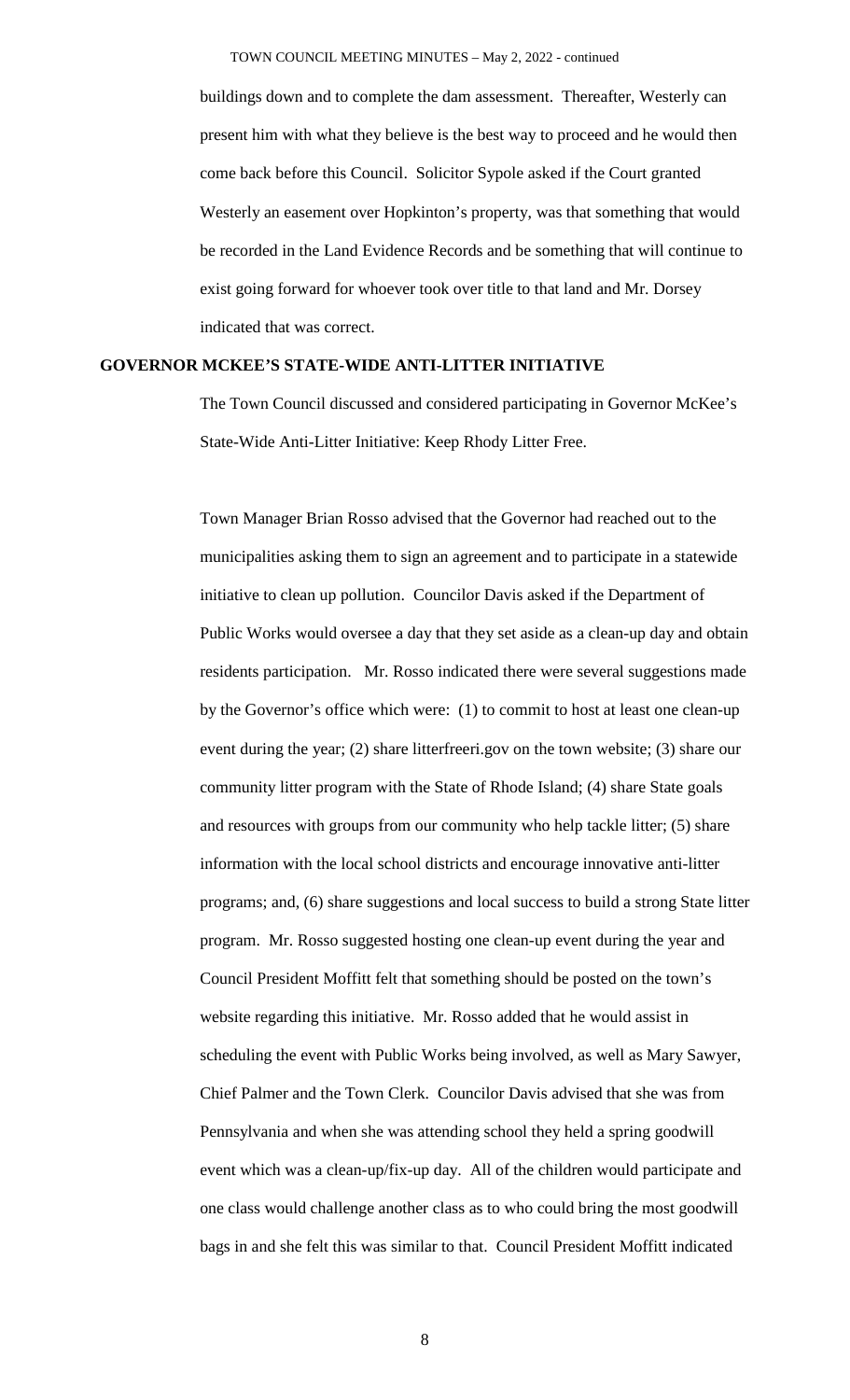that Mr. Rosso had the blessing of the Council to do anything that was required in

this regard.

## **RESOLUTION IN SUPPORT OF HOUSE BILL 2022 - H 8055 - AN ACT RELATING TO WATERS AND NAVIGATION, COASTAL RESOURCES MANAGEMENT COUNCIL**

This matter was scheduled to discuss, consider and possibly vote on a Resolution in Support of House Bill 2022 - H 8055 - An Act Relating to Waters and Navigation, Coastal Resources Management Council.

Council President Moffitt noted that he had put this on the agenda because Deborah Carney from Charlestown reached out to him and asked if he would bring this up to the Town Council and he believed that this Bill affected everybody. Councilor Geary indicated that public access to beaches and ponds are shrinking and indicated that he was in favor of this bill, which was agreed to by Councilors Marvel and Davis.

A MOTION WAS MADE BY COUNCILOR MARVEL AND SECONDED BY COUNCILOR DAVIS TO APPROVE THE RESOLUTION IN SUPPORT OF HOUSE BILL 2022 – H 8055. IN FAVOR: Moffitt, Davis, Geary, Marvel

OPPOSED: None

## SO VOTED

The resolution follows:

### **TOWN OF HOPKINTON, RHODE ISLAND**

#### **RESOLUTION IN SUPPORT OF HOUSE BILL 2022 – H 8055 AN ACT RELATING TO WATERS AND NAVIGATION COASTAL RESOURCES MANAGEMENT COUNCIL**

**WHEREAS**, the lack of a workable, readily identifiable right of access to the shore by the public has led to confusion, conflict and disputes between those attempting to exercise their rights and privileges to the shoreline and the rights of property owners along the shore; and

**WHEREAS**, it is in the best interest of the public and shoreline property owners to clearly and easily define the public's rights and privileges of and to the shore to avoid constitutional rights conflicts; and

**WHEREAS**, the Town Council of the Town of Hopkinton is committed to protect the public's constitutional rights to access and enjoy their privileges of and to the shore while also respecting wellestablished property right laws; and

**WHEREAS**, House Bill 2022 – H 8055 provides, in relevant part, a clear definition of the high tide line, so-called, to preserve the public's constitutional right to access and use of the shore; and